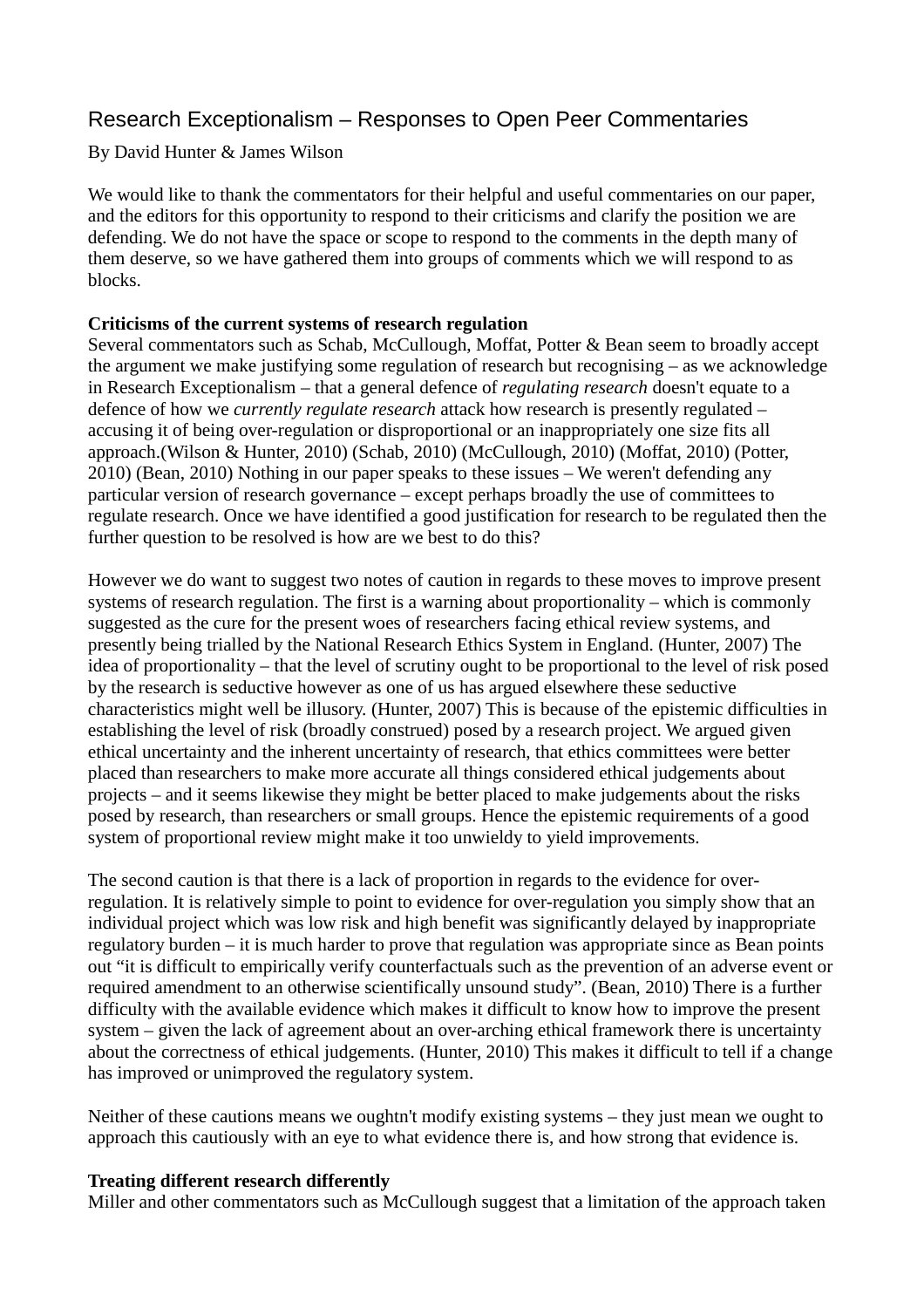in the paper is that it treats research as a whole rather than looking at whether specific types of research is regulated appropriately. (Miller, 2010) (McCullough, 2010) We focused on research as a whole since it seemed to us that first you needed an over-arching justification for research before looking at specific examples. However we have a few comments to make on this subject.

Firstly it doesn't straightforwardly follow from our argument that there are likely to be distinctions between types of research since on our argument research ethics review is derived from the researchers responsibility & researchers in all areas are still researchers. (Wilson & Hunter, 2010) However if such an argument was going to be constructed it would seem likely to be based on the claim that the strongest duty researchers have towards research subjects is to protect them from wrongs - then it would need to be established that these harms are considerably more likely to occur in some research areas than others. This would support in effect the principle of proportionality in review – where the level of scrutiny reflects the level of risk run by the research. We are sceptical about the efficacy of this, without running into the epistemic problems that proportionality in review faces as we outlined above. The two main schemes for doing this which we know of in practice are sorting research either (as in the US) by the institution hosting the research or by topic area (as in the UK). (Hunter, 2008) Neither of these seem likely to directly map onto the level of risk poised – in the US case it is hard to see how specific institutions such as universities are likely to be conducting more risky research than private companies, likewise in the UK while some medical research is highly risky much of it is not and not all non-medical research is innocuous. So while there is scope for exploration here, we are sceptical – especially because exceptions tend to create perverse incentives for the redescription of projects.

## **The Arguments**

Both Wilkinson & Hansson address the overall argument of the paper suggesting that we do not in the end argue for research exceptionalism – Hansson in particular makes a useful distinction between substantive and procedural exceptionalism which he characterises in this way:

(1) *The substantial issu*e: Should the demands on potentially harmful activities, such as risk

limitation and informed consent, be higher if these activities are part of research than what

they would otherwise have been?

(2) *The procedural issue*: Should decisions on potentially harmful activities be made in more

intrusive and/or more formal ways in research than in non-research settings?

Claiming that we argue for procedural but not substantive exceptionalism – which on the whole we agree with, the argument we offered to defend the regulation of research is primarily procedural in nature. (Hansson, 2010) (Wilkinson, 2010) Hansson makes the further point, which we agree with as well that we might want to look at some non-research activities to see if they ought to be regulated in a similar fashion.

#### **The argument from aims**

John points out that the existence of indirect benefits weakens the argument for the aims of the research. (John, 2010) We don't disagree (one reason we described this as a weak – though still positive – argument for research exceptionalism) however we would like to point out we were primarily pointing towards the motivations and perceptions of the researcher in this section – in a sense making a version of the shall not judge in your own case principle that Wilkinson alludes to. (Wilkinson, 2010)

Wilkinson likewise critiques this argument pointing out that it is only compelling when the research imposes risk – again we concur, however as with the argument for proportionality the means of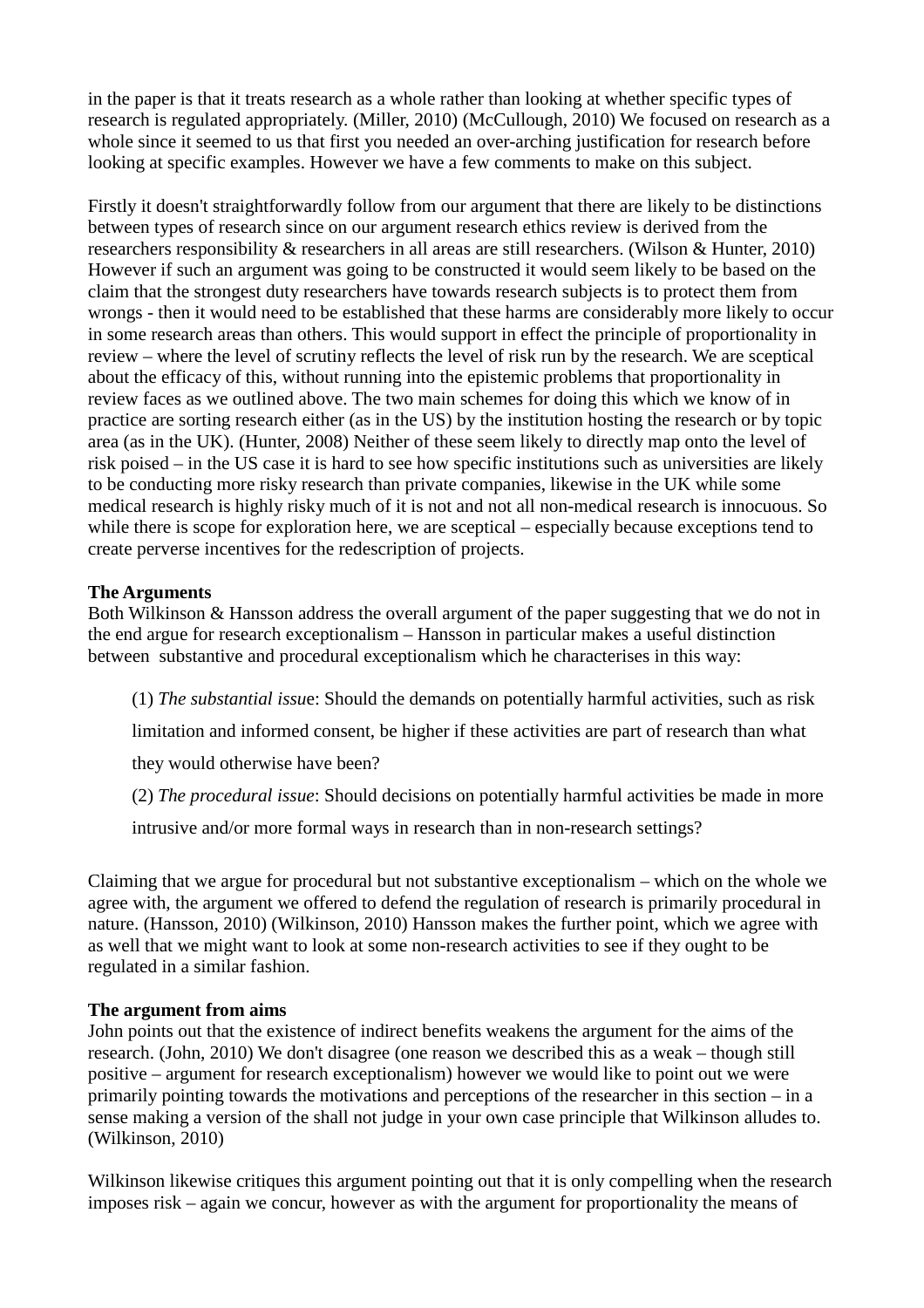determining whether research is risky are uncertain and arguably without full committee review we are unlikely to have a reliable indicator of the risks. (Wilkinson, 2010) (Hunter, 2007)

## **The argument from trust**

Both Wilkinson & John point out that many activities are dependent on public trust and, as we argued, that the evidence connecting research ethics committees to the protection of public trust in research is scanty. (Wilkinson, 2010) (John, 2010) Again we tend to agree – although we think there is some merit in this argument, without further research and evidence it is difficult to support it. (Wilson & Hunter, 2010) The existence of other activities requiring public trust doesn't necessarily undermine the public trust argument for regulation however – since it may well be the case that these activities either are regulated or ought to be regulated. What would be needed to wield the public trust argument effectively for the present sorts of regulation in research would be a combination of evidence for the effectiveness & necessity of regulation for maintaining public trust – and some support for this particular system in terms of creating, repairing or maintaining public trust.

## **The argument from uncertainty**

John raises an ingenious objection to the third argument we offer – namely that of an analogy between the recruitment techniques of organised religion & research. (John, 2010) We don't have the scope to deal with this objection in full however broadly we think there are sufficient disanalogies to enable us to resist the illiberal conclusion that John sets out.

Firstly the recruitment activities, practices & aims of particular religions don't vary nearly as much as those of researchers – this diversity in practices (and thus potential outcomes) in part underwrites the argument from uncertainty in the case of research. Secondly while we support independent overview we think that a useful distinction can be drawn here, between independence from the practitioner and independence from the institution. We doubt any church would want to have no oversight mechanisms for regulating how their priests recruit parishioners – even if they would strongly resist institutionally independent oversight. Given the more limited range of activities this might well be all the regulation that is required.

Wilkinson argues that we neglect the strongest argument for regulation "the shall not judge ones own case principle". (Wilkinson, 2010) We agree this is important (it underwrites the argument from aims & blocks the notion of self regulation) however it presupposes that there is a case to be judged – in most cases even where activities potentially pose significant harms to other (such as driving) we generally decide for ourselves. At best this is a supplementary reason for supporting research exceptionalism – given that it supports the notion that researchers will do a bad job of deciding for themselves.

# **Reference List**

Bean, S. (2010) Beyond Research Exceptionalism: A Call for Process Redesign. *The American Journal of Bioethics* forthcoming.

Hansson, S. O. (2010) Reversing "research exceptionalism". *The American Journal of Bioethics*

#### forthcoming.

Hunter, D. (2007) Proportional ethical review and the identification of ethical issues. *Journal of Medical Ethics* 33: 241-245.

Hunter, D. (2008) Tower of Babel rebuilt: The ESRC research ethics framework and research ethics review at UK universities. *Journal of Medical Ethics* 34:815-820.

Hunter, D. (2010) Is there a case for a distinction between Ethics & Policy?' *American Journal of Bioethics* Open Peer Commentary, forthcoming.

John, S. (2010) Three worries about three arguments for research exceptionalism. *The American*